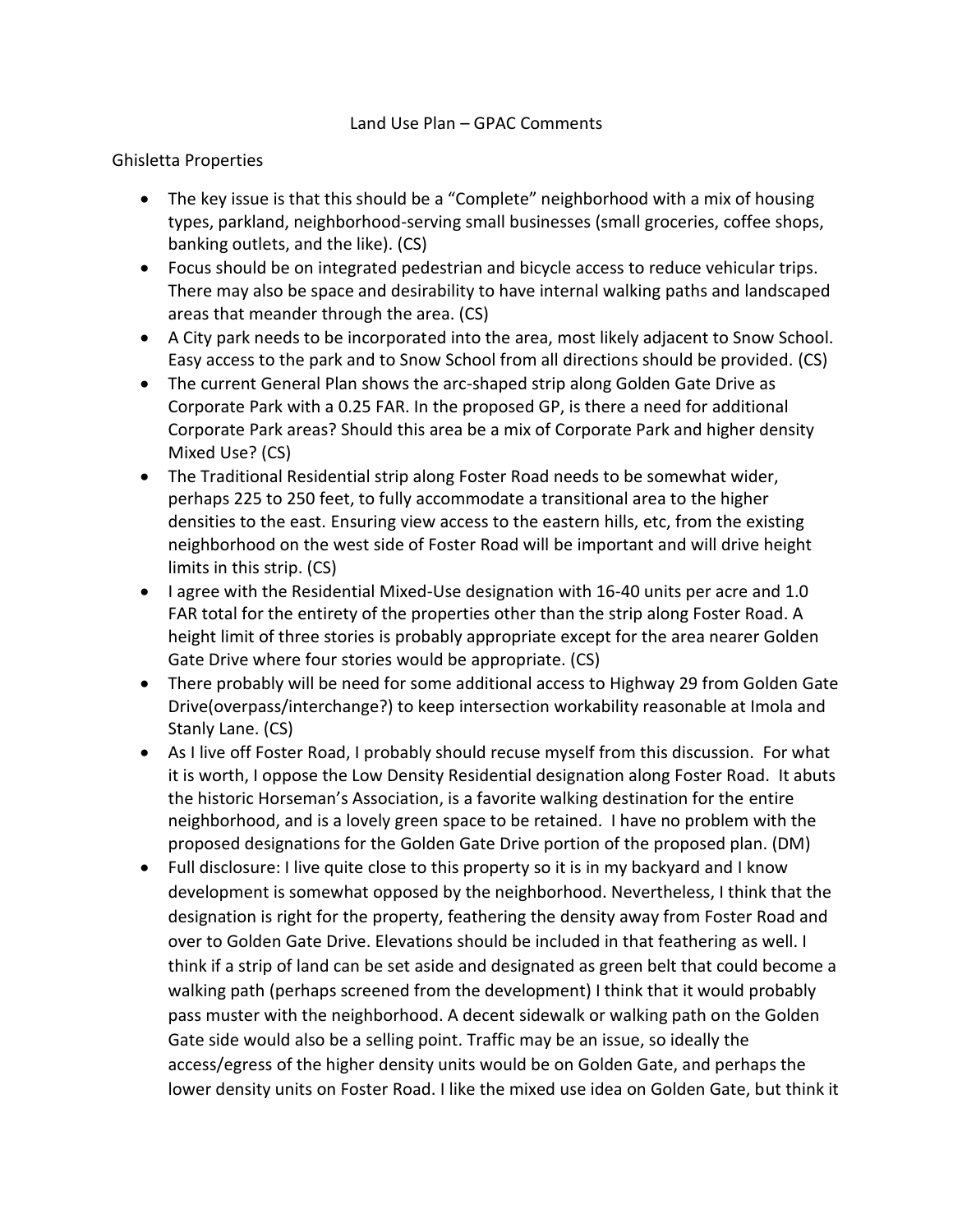would be most utilized as convenience type businesses: coffee shop, sandwich shop, convenience store etc. (JG)

• I like the idea of medium to high density residential on the Ghisletta/Horsemen's properties, with the higher density being proposed for the eastern portion alongside Golden Gate Drive. (HS)

## Big Ranch Road

- I agree with the Medium Density residential designation as shown on the exhibit. I suggest, as well, that other vacant/underutilized parcels on the west side of Big Ranch Road from Trancas Street to the RUL on the north should have this same designation. This would include the parcel on the southwest corner of Big Ranch Road and Garfield Lane whose owner has addressed the GPAC in the past. (CS)
- This seems to be a wise and non-disruptive proposed designation (medium density residential). I say this partly because I believe one of the owners of one of the parcels came before GPAC a few meetings back and seemed to be in favor of this. It also has similar density abutting this section. (DM)
- I also know this area well, from my time with the school district. I think the routing of Trower is appropriate, would provide traffic calming, and serve both VHS and the neighborhood well. I believe that the designation is right for the area and that it provides a good opportunity for multifamily housing and workforce housing, well located near the high school. (JG)

## Napa Oaks

- this area, in my opinion, should have an Agriculture designation. (CS)
- I do not see how this Proposed Designation can go forward. It is obviously strenuously opposed by the surrounding community. The arguments about fire and other safety issues are persuasive. Most importantly, it does nothing to advance our housing priorities while distracting from our green space priority. (DM)
- Also in my neighborhood—I would benefit if it was developed as housing—but I think enough is enough on that. I hope the GPAC doesn't need to put anymore time into this. In fact we really don't need more high end housing in the next twenty years, if ever, and don't need to be putting time and resources into that project. I've walked it—it's a beautiful piece of land and would make a great park. (JG)

# Timberhill-West Browns Valley

• this area is more complex than Napa Oaks. Before rational land use planning can be done in this area, the City's real estate professional should be tasked with researching the various open space easements and land use restrictions that are currently in place, as outlined by a number of speakers at the February 24<sup>th</sup> GPAC meeting. This would require his working with a title company to determine how much land is truly available for further development. Further, as I personally observed when walking the entire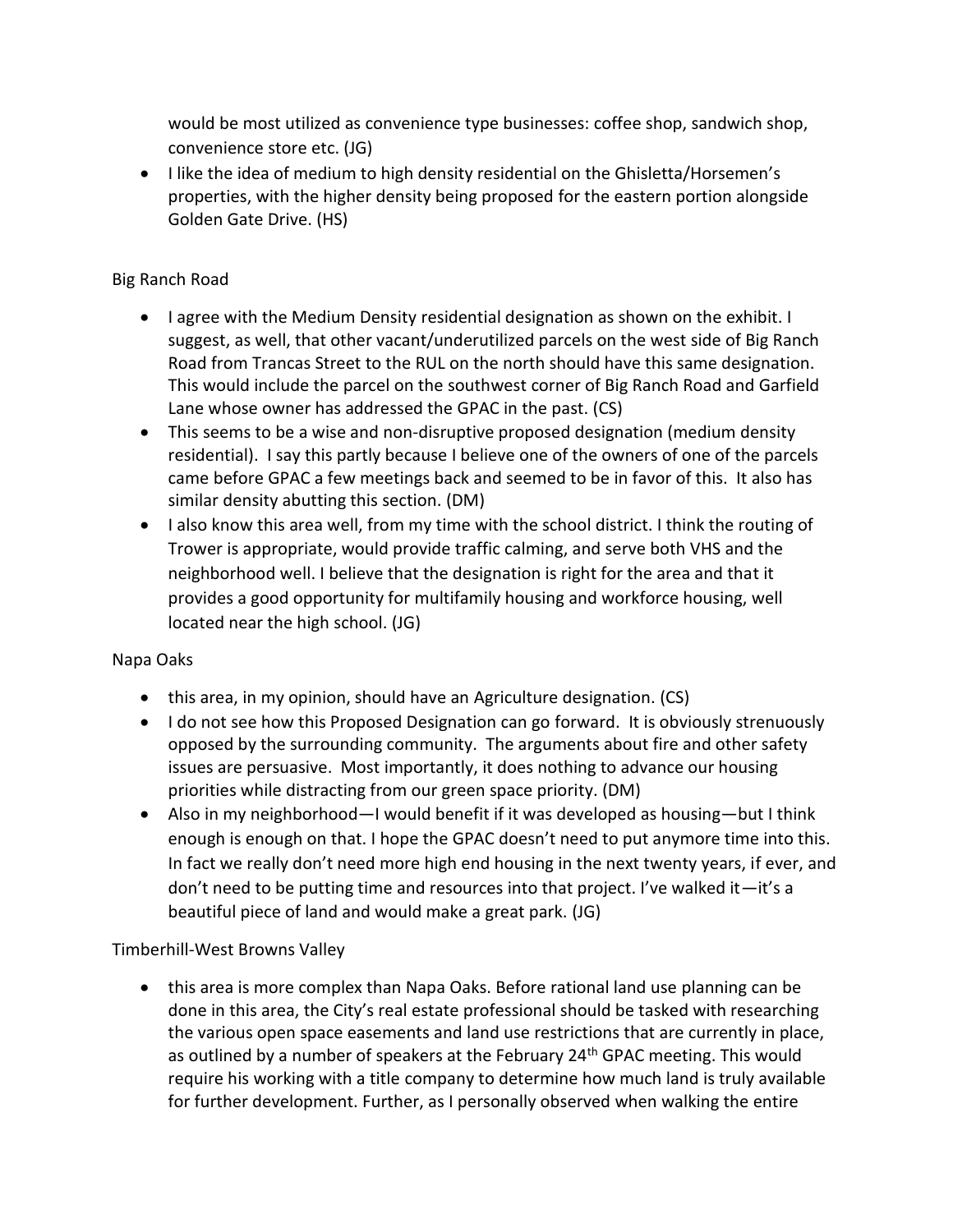area, there is a great deal of land instability, which would need to be thoroughly addressed. Once these issues have been addressed, it might be appropriate to give the remaining lands a low-density residential designation. However, no such designation should be ascribed until that research is completed. (CS)

- I am not familiar with this area. The Proposed Designation would seem to suffer from the same deficiencies and arguments against Napa Oaks. (DM)
- I became familiar with this property when I walked it a couple months ago right after our meeting. My feelings are the same as I wrote for Napa Oaks—it would make a great park. (JG)

## Stanly Ranch

- the designations for Agriculture and Greenbelt appear to be reversed; the area along the river should have the Greenbelt designation. The other areas are in vineyard production and should be in Ag. (CS)
- It seems to me the Proposed Designation here is already what is happening. However, I would like to see if there is a way to further divide or weight the Proposed Designation so that the Greenbelt and Agriculture portion is more heavily weighted than the Hospitality Commercial. The construction going on right now for the new hotel seems to be enough hospitality Commercial for the size of the area. (DM)
- I'm also quite familiar with this property. I think the proposed designation is appropriate. (JG)

## Old Sonoma Road (HHS Site)

- I am just confirming that the designation for this County-owned parcel is Residential Mixed Use with a density range of 16-40 units per acre with a 1.0 maximum FAR. (CS)
- I think that the residential mixed use is appropriate and hope we can find more places where more affordable projects can be located. We need a substantial amount of lower cost housing built into the GP. (JG)

# Trancas Corridor

• I generally support the elements here, especially if executed in conjunction with the pedestrian oriented and bicycle focused plan. Emphasizing a business /professionally oriented focus make sense near the hospital, but we do need to de-emphasize the current auto focus. In that light, I think we should find a way to eliminate Diablo as an artery that moves directly through Bel-Air Plaza. This creates terrible traffic problems and hazards as through motorists mix with shoppers. (JG)

## Jefferson Corridor

• I strongly urge the narrowing of traffic lanes to ten feet (10'), from downtown all the way to at least Trancas Street along with wider bicycle lanes. (CS)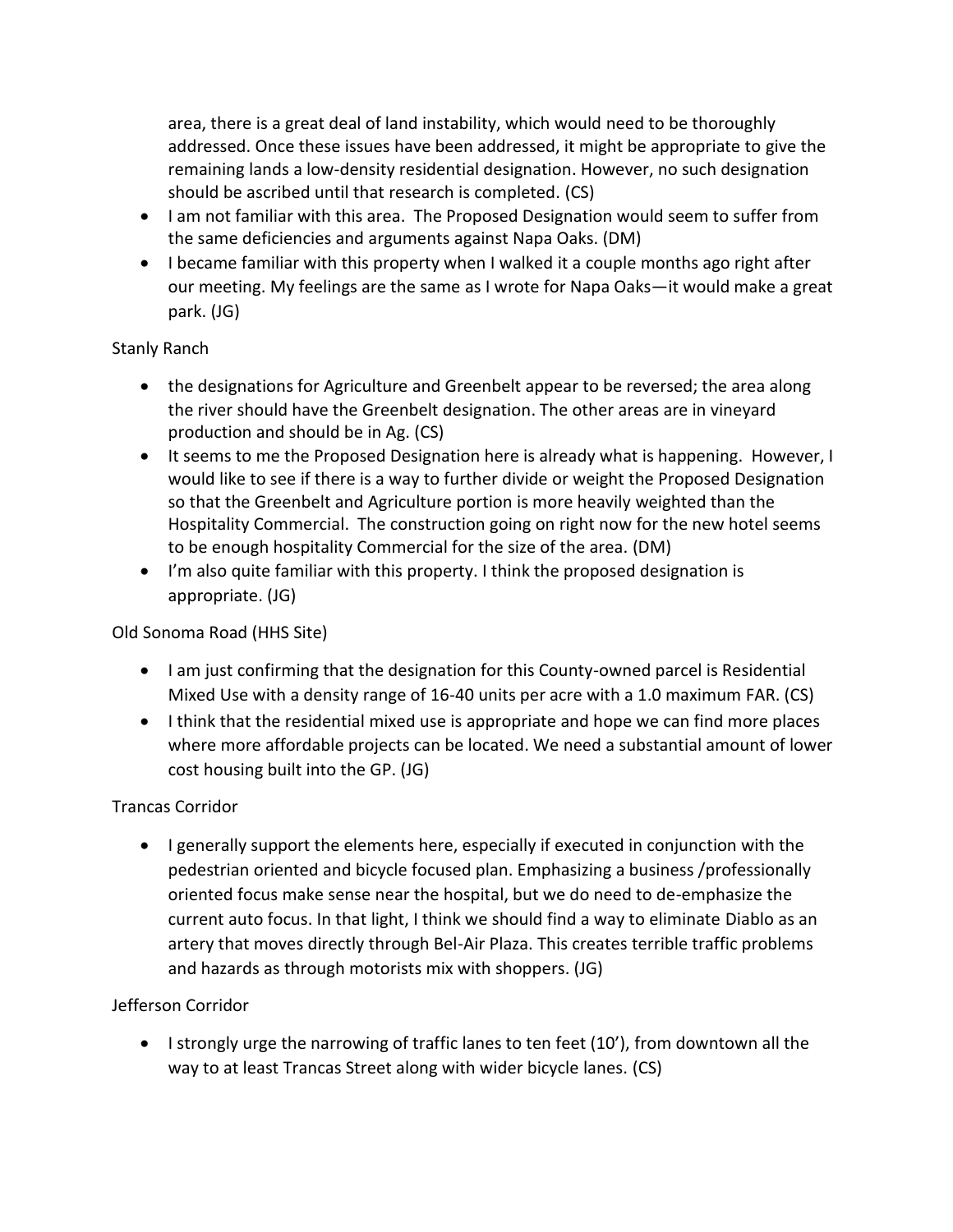• I like the design plan and appreciate the effort to make it more bike and pedestrian friendly. Vienna Austria has created designated bicycle spaces within the urban core, and it would be an incredible coup for Napa to create something similar so that a cyclist (or pedestrian) could ride to the more critical business and shopping areas safely and comfortably. I would say the same for Soscol and Imola. I like the concept of the urban wall if it can be created along Jefferson. I also hope that more lower cost/denser or mixed use housing can be located in the current CalTrans yard as well as the City corp yard on Lincoln. (JG)

#### Lincoln & Soscol Area

- I like this plan as well, particularly with the focus on mixed use and pedestrian cycle access. As mentioned above, let's zone the City corp yard for multi-family and find a better site for the corporation activities. (JG)
- I support the vision of HD Residential along the River in the Lincoln/Soscol Focus Area (as shown on that page of Attachment 1), to the extent that there are no remaining Flood plain restrictions. However in the lower right hand corner of that schematic, I would propose a serious increase in the intensity of use at/near the intersection of First Street and Silverado Trail, currently appearing to be "light industrial" to the south of the long-entitled "Ritz" hotel property (what about that, by the way?) (HS)

#### Soscol

- There are hundreds of families living in the Braydon and Stoddard West, who don't have a direct access to downtown or the college. Let's make sure that our planning calls for connecting the residences to the bike trail. Think of how many auto trips we can eliminate if we give them easy access, perhaps extending Sousa Lane. I think this area is a necessary resource in the City to provide access to the kinds of shops and businesses currently there. This place seems sensitive to how these can be better incorporated into a city that aspires to be climate and health friendly. (JG)
- The Soscol Corridor Focus Area already the location of some recent and ongoing high density residential development – still retains opportunities for more, as shown in the diagram. For example the vacant parcel at the northeast corner of Soscol and Shetler (I believe) - once targeted for a Long's Drugs/CVS store – seems like a good site and also does appear to be in the area that has been proposed for HD Residential. Two questions on that diagram – what is the current plan for the long-discussed connection between the Gasser Property and a) NV College (through extension of Gasser Drive and b) the connection of the end of Silverado Trail with the Gasser property across Soscol? (HS)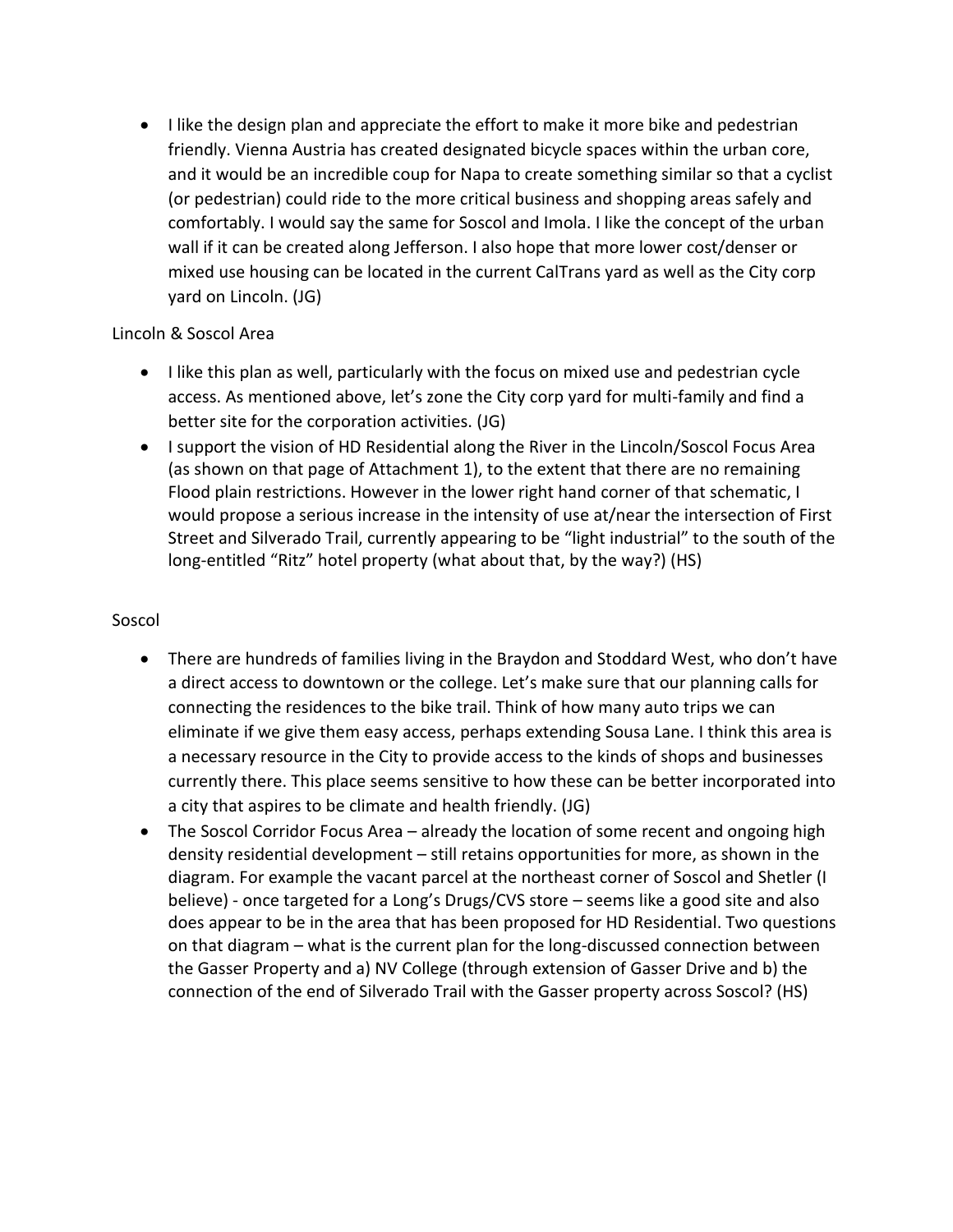General Comments

- We need to think about how downtown can be made more accessible to transportation other than cars—restrict auto access? Move parking lots to the perimeter? Create wine train stops? Designate more intensive residential (not like the Register Square project) that would appeal to workers versus out of towners: e.g.: Safeway, Old Cinedome area…? (JG)
- Make Imola more bike and pedestrian friendly and ensure safe routes not only to schools but also to the vine trail. Right now, the only safe way to get to the trail with kids is to ride through Napa, versus down Imola which is currently quite treacherous. Pedestrian and bike friendly corridor along Imola could also help to energize the Riverpark shopping Center, which has made some positive strides in its commercial mix. (JG)
- These comments reflect my personal impressions from the presentation, but I also realize that those impressions may change when I have the benefit of the thinking of my GPAC colleagues, which our cancelled meeting would have provided. Please find a way to send everyone's responses to all members so we can begin to shape our thinking together. It may represent a lot of reading, but it's a commitment I would be happy to make. (JG)
- Listening to the Webinar on preservation has triggered some thoughts I meant to include but overlooked. Namely that we increase heights in mixed-use developments throughout the city. It only makes sense that we be willing to increase to at least 4 or 5 stories, particularly in settings (example: all existing strip malls which coincidentally are also more accessible to public transportation) where it makes sense to have mixed-use applications. I'm comfortable with higher elevations throughout the community where appropriate, especially given our ag preserve and the desperate need for affordable/workforce housing. I would also like to see us generally moving away from single family homes in favor of multi-family, again to satisfy our need for more workforce housing. (JG)
- I support the increase in residential and mixed use (incl. residential on upper floors) intensity along the main travel corridors of Jefferson, Lincoln, Soscol, Imola and – to some extent – Trancas Streets. However, I think Jefferson could support a bit more high density residential than what is shown on Attachment 1 (Jefferson) and believe that the Mixed Use intensity could be increased along Trancas, as indicated on that page of Attachment 1. (HS)
- I support the idea of by-right development, when meeting specific density and affordability criteria for residential development. (HS)
- I have already weighed in with my concerns about asking the public their opinion of 10+ story buildings (rather than the heights of about half that size that we discussed and have envisioned). One further comment on that front – it seems a bit incongruous to ask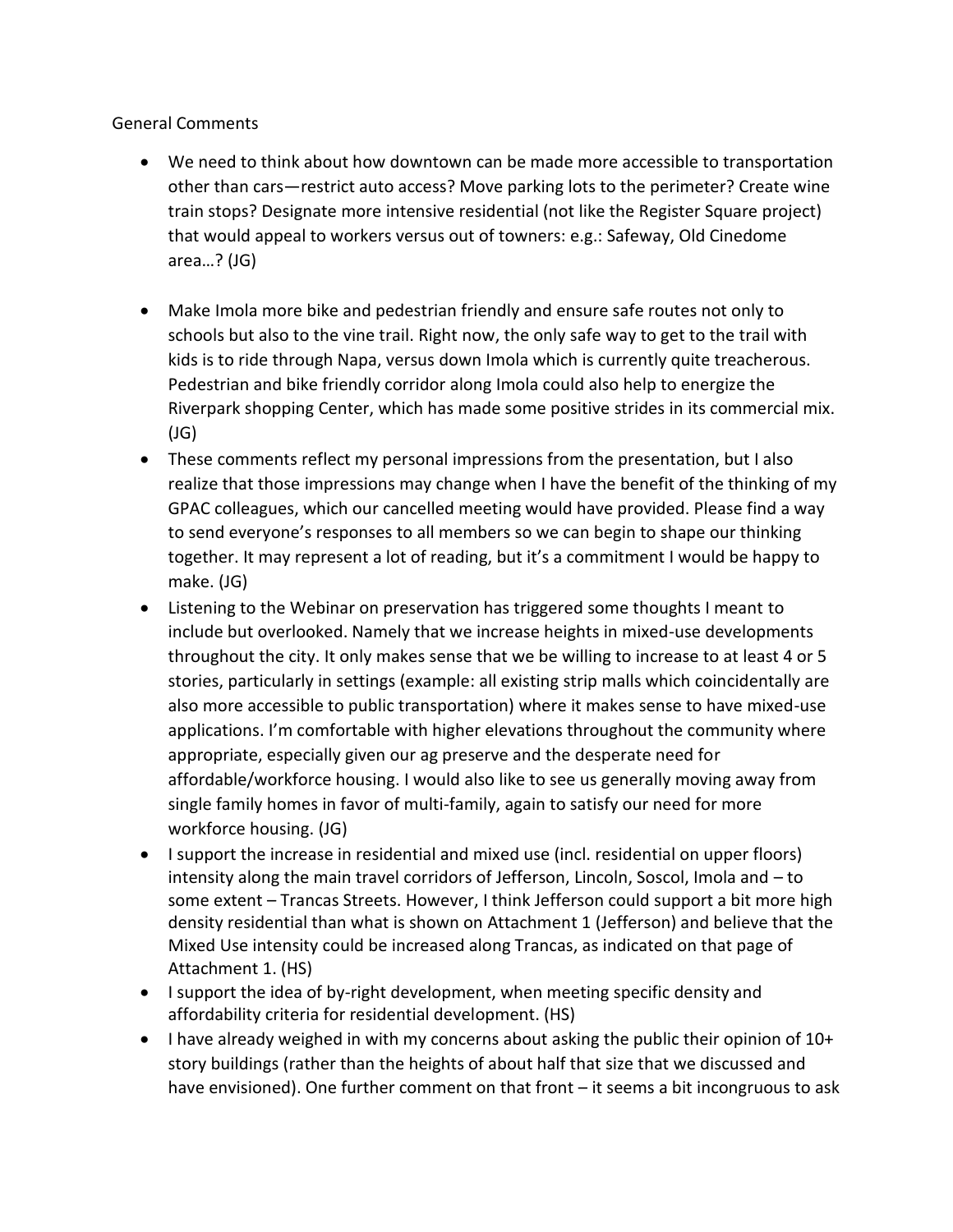the GPAC to respond to the Preferred Land Use Plan that implies heights of 6 floors or less, even in HD designated areas – while the public is being asked to comment on much taller buildings. (HS)

- Traditional Residential: This is very similar to the current GP in which offices, B&B's, and similar uses are Conditionally Permitted. I believe that they should continue to be Conditionally Permitted rather than just being Allowed Uses. I agree with the need to economically sustain historic resources but I also want to make sure that we don't significantly impact the character of our vital historic neighborhoods and their residents. (CS)
- Public/ Public Serving Properties: Once the City and its consultant have crafted a complete list of publicly owned/ public serving properties within the RUL, then the GPAC and the community should have a discussion regarding these sites. In my opinion, many of them (City Corporation Yard, Caltrans Corporation Yard, Justin Siena High School site, etc) should have an underlying Mixed Use or Medium/High Density GP designation. In this way, when reuse of a site becomes clearer, decisions will have already been made about their future use. (CS)
- Mixed Use/Industrial: In the draft Land Use descriptions, there are many uses listed as examples. In all of these (Mixed Use, Business Park, and Light Industrial), wineries should also be among the listed permitted uses. Let's be specific and not leave the issue vague. (CS)
- •Public Serving: There is description within "Public Serving" that outlines that, "The maximum FAR for all uses is 1.0,with no specific FAR limitation for City-owner publicservice and safety uses." If the purpose of this section is to exempt the City from the FAR rules in the Downtown or other areas, that is unreasonable. The City should abide by the same limitations that it imposes on other, privately owned properties. (CS)
- •Single-Family Designations / By Right Duplexes and Triplexes: This should be discussed by the GPAC. Other cities, Minneapolis for example, have now modified land use plans to allow, by right, the development of duplexes and triplexes in single-family designated areas. We have a number of older neighborhoods (50+ and older) where some homes on larger parcels may deteriorate. We should discuss what we might allow and with what underlying standards (minimum parcel size per unit, maximum lot coverage, etc). (CS)
- Downtown and its periphery: These areas need substantially more discussion, especially related to residential development. The community survey as well as the Planning Commission and City Council have expressed strong interest in much higher densities and heights in the Downtown area. Clearly, there is work that is needed about parking issues, heights, form-based design, and the like. The discussion at the end of the February 24thGPAC meeting was just the beginning of more complete and robust review and conversation about these important issues. (CS)